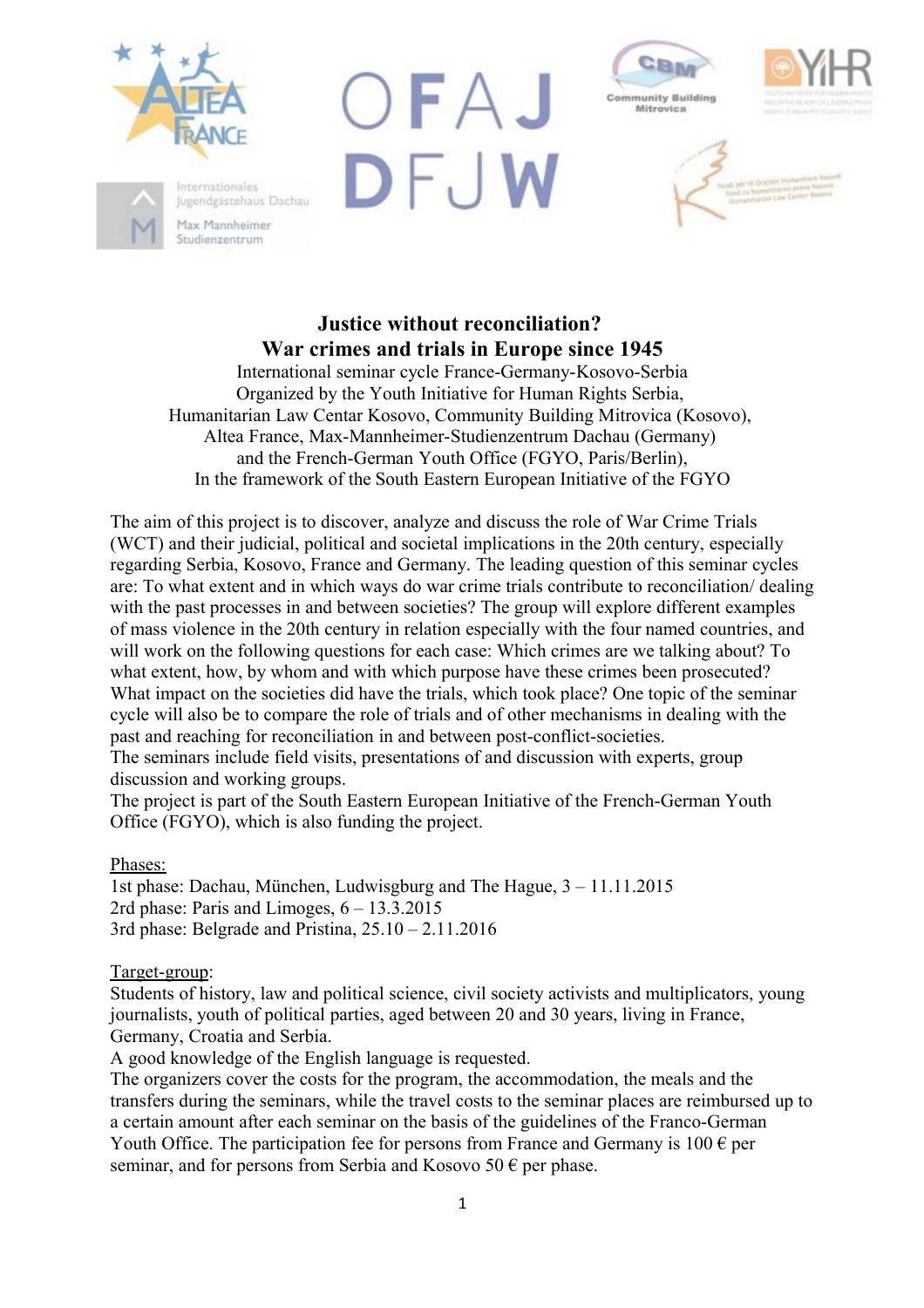Organsiation team and contact:

Jasmina Lazović (Youth Initiative for Human Rights Serbia, Belgrade), [jasmina@yihr.org](mailto:jasmina@yihr.org) Anka Kurteshi Hajdari (Humanitarian Law Centar Kosovo), [anka@hlc-kosovo.org](mailto:anka@hlc-kosovo.org)  Aferdita Sylaj-Shehu (Community Building Mitrovica, Kosovo), [aferdita.syla@cbmitrovica.org](mailto:aferdita.syla@cbmitrovica.org)

Alain Guéraud (Altea France, Limoges, France), [alain.gueraud.alteafrance@gmail.com,](mailto:alain.gueraud.alteafrance@gmail.com) Nina Rabuza (Max-Mannheimer-Studienzentrum Dachau, Germany), [rabuza@mmsz](mailto:rabuza@mmsz-dachau.de)[dachau.de](mailto:rabuza@mmsz-dachau.de)

Frank Morawietz (FGYO, Berlin), frankmorawietz@web.de Nicolas Moll (historian, Sarajevo/Paris), [moll.nicolas@gmail.com](mailto:moll.nicolas@gmail.com)

# **Preliminary Program Third Phase, Serbia and Kosovo, 25/10 - 2/11/2016**

## **Tuesday, October 25th**

Arrival in Belgrade, check-in in Hotel Palace, (Toplicin Venac 23, Beograd, +381 11 185585) <http://www.palacehotel.co.rs/en/>

Dinner at the hotel

# **Wednesday, October 26th**

- 9.00 10.30 Welcome, Introduction into the project and the program in Serbia and Kosovo, presentation of the participants,
- 10.30 11.00 Break
- 11.00 12.00 Introduction to the World War II in Yugoslavia Stefan Radojkovic, historian
- 12.00 13.00 Lunch at the hotel

13.00 – 14.30 Visit of the fromer Wold War Two concentration camp "Staro Sajmište", with Stefan Radojkovic

- 14.30 15.00 Return to Hotel Palace
- 15.00 16.00 Lecture with discussion: Trials after World War II and their current interpretations – Jelena Djureinovic, historian
- 16.00 16.30 Break
- $16.30 17.30$  Debriefing of the day

Free time and dinner in the town

# **Thursday, October 27th**

- 9.00 10.00 Introduction to War in Kosovo 1998-1999 Jasmina Lazovic, YIHR Serbia
- 10.00 10.45 Transport to Higher Court in Belgrade, Department for War Crimes
- 11.00 12.30 Meeting with the representatives of the Higher Court in Belgrade (TBC)
- 13.00 14.30 Lunch in the town
- 14.30 16.30 Working Groups: ICTY Judgements in cases related to Kosovo introduction by Jasmina Lazovic, YIHR
- 16.30 17.00 Walking to the Humanitarian Law Center
- 17.00 18.00 Discussion: How civil society can contribute to the prosecution of war crimes Natasa Kandic, RECOM Initiative
- 18.30 Dinner in the town

# **Friday, October 28th**

9.00 – 10.00 Meeting with a representative of the Serbian Ministry of Foreign Affairs: the position of the Serbian government concerning the prosecution of war crimes, especially in the context of the relations Kosovo - Serbia relations (TBC).

11.00 – 12.30 Screening of documentary movie "Unidentified", BIRN Serbia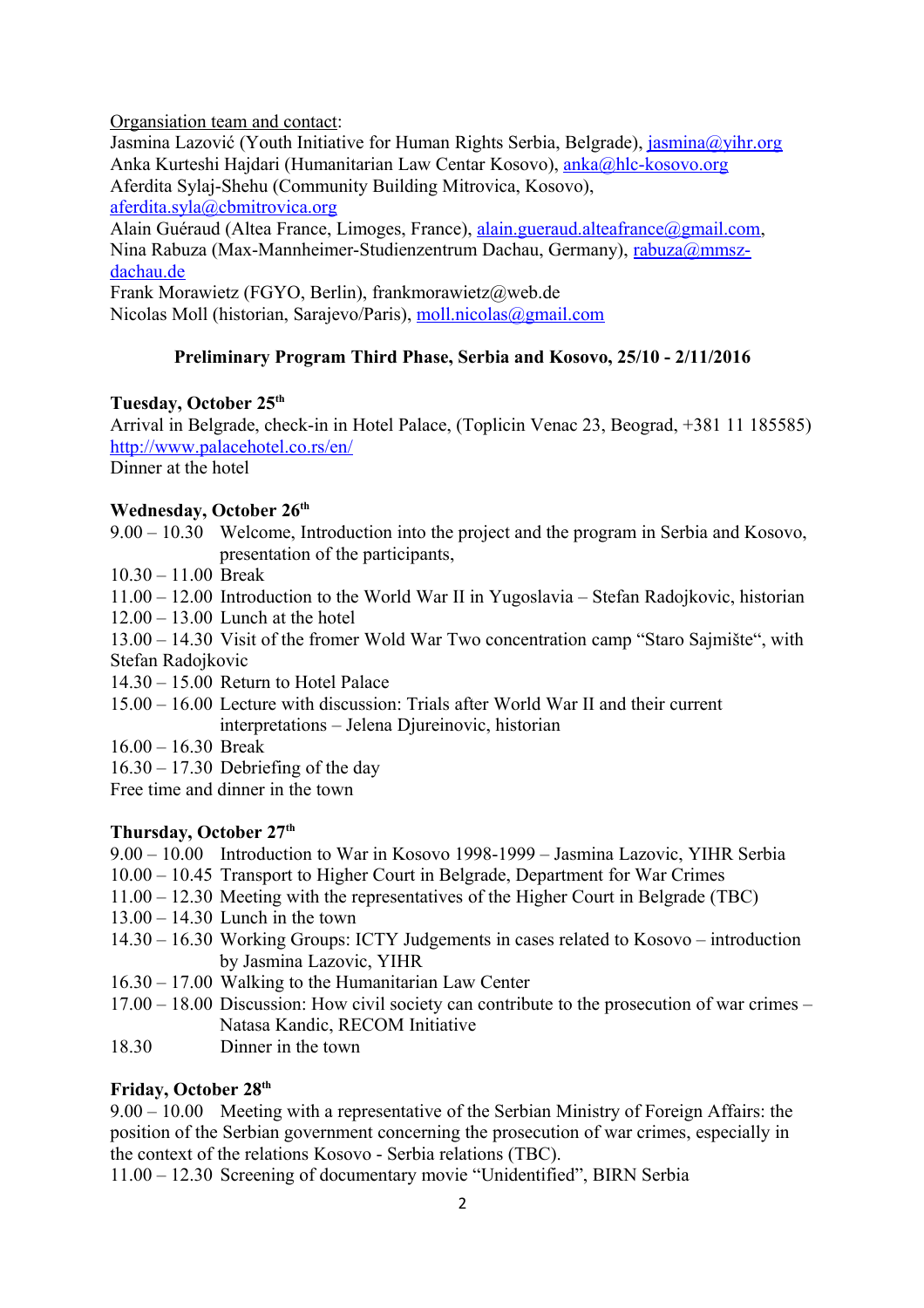- $12.30 14.00$  Lunch at the hotel
- 14.00 15.30 Debate: The impact of war crimes prosecution on Serbian public opinion, representatives of BIRN, Humanitarian Law Center and an expert on war crimes
- 15.30 16.00 Break
- 16.00 17.00 Debriefing of program in Serbia
- 17.00 19.30 Free time
- 19.30 Common dinner in downtown

## **Saturday, October 29th**

- 9.00 Departure from hotel to Batajnica, suburb of Belgrade where in 2001 mass-graves with bodies of Albanian civilians killed in 1999 in Kosovo were discovered
- 9.30 Stop in Batajnica
- 10.00 Travel to Prishtina (inlcuding lunch break)
- 16.00 Arrival to Prishtina

16:00-18.00 Visit to the Humanitarian Law Centar (HLC) Kosovo, presentation of the work of HLC Kosovo regarding war crimes by HLC Executive Director Bekim Blakaj, followed by discussion

18.00: Travel to the hotel and check in

Hotel Real (Kosta Novakoviq, Prishtinë, +381 38 225029)

19.00: Dinner

#### **Sunday, October 30th:**

08.45 Meeting in the hotel lobby and travel by bus to Starogradsko

09:15 Meeting and discussion with Zoran Ćirković, representative of the village, related to the massacre of 14 Serbian civilians on 23rd July 1999

10:00 Travel to Suhareka

11:00 Meeting and discussion with Gramos Berisha, survivor of the massacre of 48 Berishafamily members on 26<sup>th</sup> March 1999

11:45 Travel to Gjakova and lunch in Gjakova (at 13:00)

14:30: Travel to Meja

15:00 Meeting and discussion with Lush Krasniqi, witness of the separation and removal of his family by units of the 52nd batallion of Military Police in 1999

15.45 Travel to Prizren

16:30: Visit of Prizren and break

18.00-19.30 Debriefing of the day

20.00 Dinner in Prizren

21.30 Return by bus to Pristina

#### **Monday, October 31:**

09:00 Meeting and discussion with the Kosovo State Prosecutor, Besim Kelmendi 11:15 Meeting with Saranda Bogujevci, author of the exhibition "The Bogujevci – a visual history", and survivor of the Podujevo massacre in March 1999 12:30 Lunch

13:45 – 16:00 Meeting with EULEX Kosovo (European Union Rule of Law Mission Kosovo), and discussion with EULEX Judges and Prosecutors about investigating and judging war crimes in Kosovo, and the role of the international community in this process 17:00 – 18:30 Lecture by and discussion with Prof. Remzije Istrefi, Professor at the Faculty of Law and the Department of Political Science of the University of Prishtina, about the